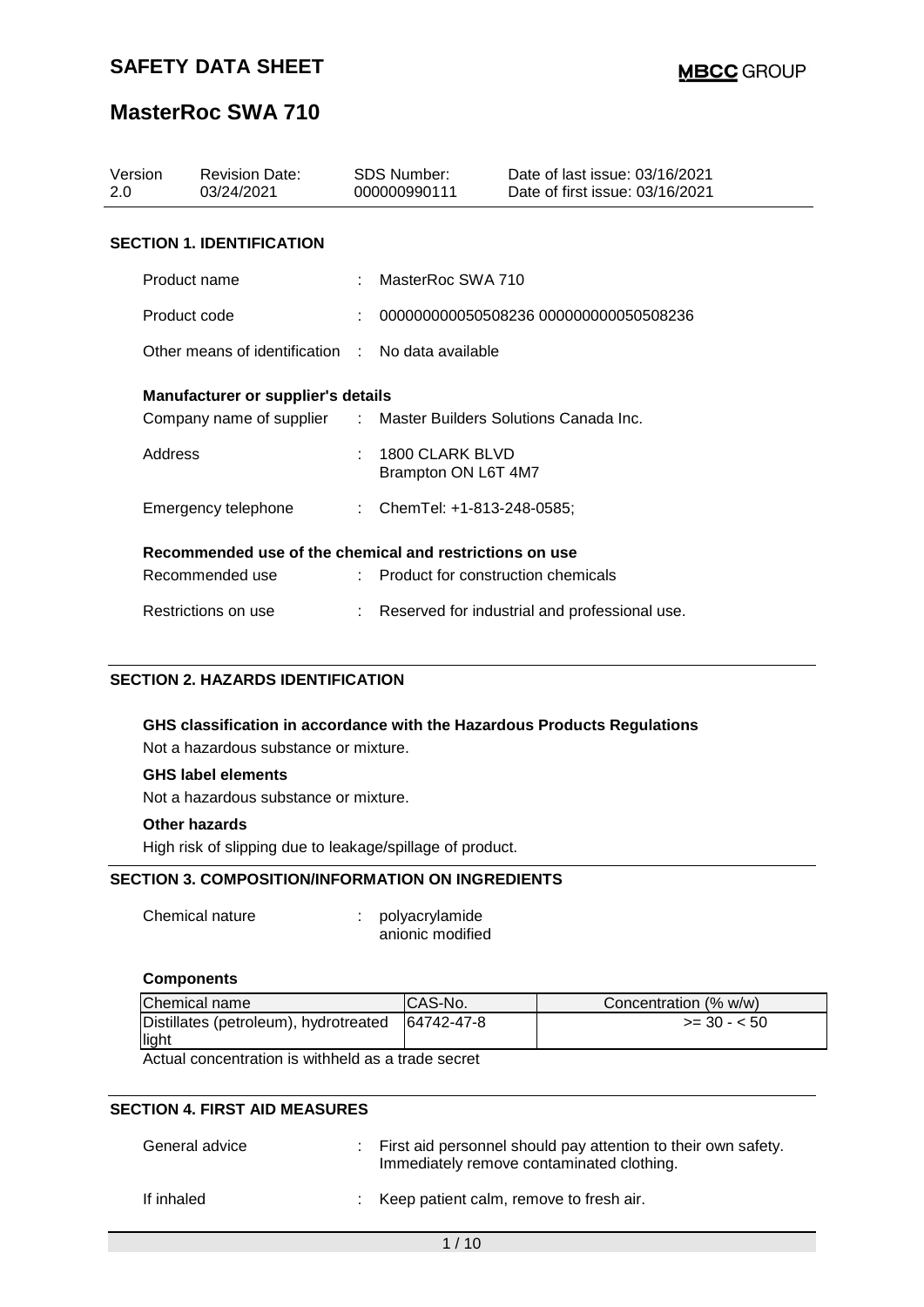# **MasterRoc SWA 710**

| Version<br>2.0         | <b>Revision Date:</b><br>03/24/2021                    | <b>SDS Number:</b><br>000000990111        | Date of last issue: 03/16/2021<br>Date of first issue: 03/16/2021                                                                                                           |
|------------------------|--------------------------------------------------------|-------------------------------------------|-----------------------------------------------------------------------------------------------------------------------------------------------------------------------------|
|                        |                                                        |                                           | If symptoms persist, seek medical advice.                                                                                                                                   |
|                        | In case of skin contact                                | and soap.                                 | After contact with skin, wash immediately with plenty of water<br>Under no circumstances should organic solvent be used.<br>If irritation develops, seek medical attention. |
| In case of eye contact |                                                        |                                           | : Contact lenses should be removed. Hold eyelids open and<br>flush with copious amounts of clean, fresh water or a special<br>eyewash solution and seek medical advice.     |
| If swallowed           |                                                        | seek medical attention.<br>ter or doctor. | Immediately rinse mouth and then drink 200-300 ml of water,<br>Do not induce vomiting unless told to by a poison control cen-                                               |
| delayed                | Most important symptoms<br>and effects, both acute and | None known.                               |                                                                                                                                                                             |
|                        | Notes to physician                                     | Treat symptomatically.                    |                                                                                                                                                                             |

#### **SECTION 5. FIRE-FIGHTING MEASURES**

| Suitable extinguishing media : Foam                | Water spray<br>Dry powder<br>Carbon dioxide (CO2)                                                                                                                                                                                                                                                                                                                          |
|----------------------------------------------------|----------------------------------------------------------------------------------------------------------------------------------------------------------------------------------------------------------------------------------------------------------------------------------------------------------------------------------------------------------------------------|
| Unsuitable extinguishing<br>media                  | : water jet                                                                                                                                                                                                                                                                                                                                                                |
| Specific hazards during fire<br>fighting           | : Spilled product is slippery underfoot.                                                                                                                                                                                                                                                                                                                                   |
| Hazardous combustion prod- : carbon oxides<br>ucts | nitrogen oxides                                                                                                                                                                                                                                                                                                                                                            |
| Further information                                | : The degree of risk is governed by the burning substance and<br>the fire conditions.<br>If exposed to fire, keep containers cool by spraying with water.<br>Collect contaminated extinguishing water separately, do not<br>allow to reach sewage or effluent systems.<br>Contaminated extinguishing water must be disposed of in<br>accordance with official regulations. |
| for fire-fighters                                  | Special protective equipment : Wear a self-contained breathing apparatus.                                                                                                                                                                                                                                                                                                  |

### **SECTION 6. ACCIDENTAL RELEASE MEASURES**

| Personal precautions, protec- | Avoid breathing dust/ fume/ gas/ mist/ vapours/ spray. |
|-------------------------------|--------------------------------------------------------|
| tive equipment and emer-      | Wear eye/face protection.                              |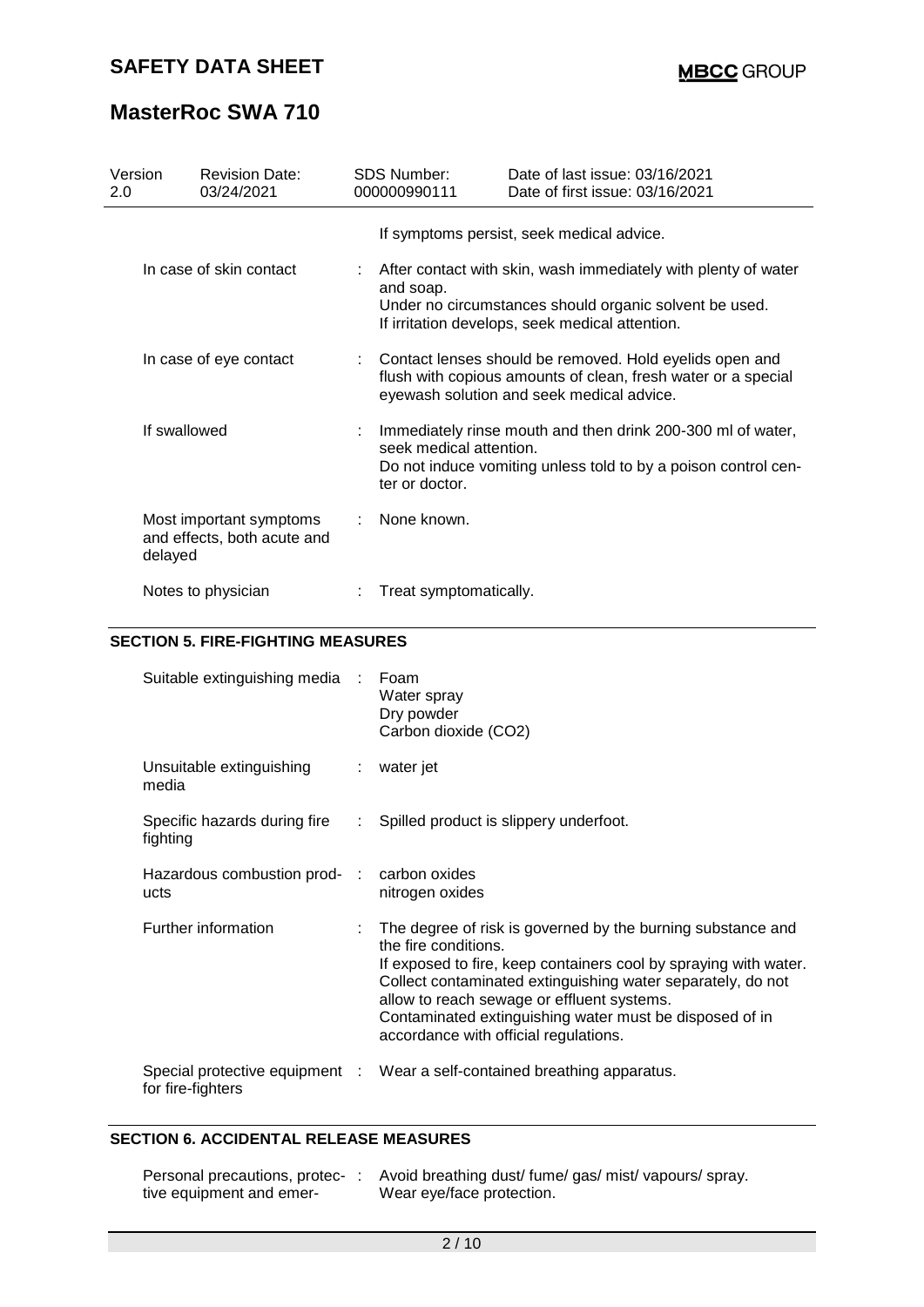# **MasterRoc SWA 710**

| Version<br>2.0          | <b>Revision Date:</b><br>03/24/2021                      |  | <b>SDS Number:</b><br>000000990111                                                                                                                          | Date of last issue: 03/16/2021<br>Date of first issue: 03/16/2021 |  |
|-------------------------|----------------------------------------------------------|--|-------------------------------------------------------------------------------------------------------------------------------------------------------------|-------------------------------------------------------------------|--|
| gency procedures        |                                                          |  | Use personal protective clothing.<br>Handle in accordance with good building materials hygiene<br>and safety practice.                                      |                                                                   |  |
|                         | Environmental precautions                                |  | Contain contaminated water/firefighting water.<br>Do not discharge into drains/surface waters/groundwater.                                                  |                                                                   |  |
|                         | Methods and materials for<br>containment and cleaning up |  | : Pick up with suitable appliance and dispose of.<br>Dispose of absorbed material in accordance with regulations.                                           |                                                                   |  |
|                         | <b>SECTION 7. HANDLING AND STORAGE</b>                   |  |                                                                                                                                                             |                                                                   |  |
|                         | Advice on protection against<br>fire and explosion       |  | The product is neither self-ignitable, nor an explosion hazard,<br>nor does it promote fires.                                                               |                                                                   |  |
| Advice on safe handling |                                                          |  | : Avoid inhalation of dusts/mists/vapours.<br>Avoid skin contact.<br>Ensure adequate ventilation.<br>No special measures necessary provided product is used |                                                                   |  |

| Advice on protection against<br>fire and explosion | : The product is neither self-ignitable, nor an explosion hazard,<br>nor does it promote fires.                                                                           |
|----------------------------------------------------|---------------------------------------------------------------------------------------------------------------------------------------------------------------------------|
| Advice on safe handling                            | : Avoid inhalation of dusts/mists/vapours.<br>Avoid skin contact.<br>Ensure adequate ventilation.<br>No special measures necessary provided product is used<br>correctly. |
| Further information on stor-<br>age conditions     | : Keep only in the original container in a cool, dry, well-<br>ventilated place away from ignition sources, heat or flame.<br>Protect from direct sunlight.               |
| Further information on stor-<br>age stability      | : PROTECT FROM FREEZING DURING THE COLD-SEASON<br>(BELOW 40°F / 5°C ).                                                                                                    |

#### **SECTION 8. EXPOSURE CONTROLS/PERSONAL PROTECTION**

### **Ingredients with workplace control parameters**

| Components                                       | CAS-No.    | Value type<br>(Form of<br>exposure) | Control parame-<br>ters / Permissible<br>concentration | <b>Basis</b> |
|--------------------------------------------------|------------|-------------------------------------|--------------------------------------------------------|--------------|
| Distillates (petroleum), hy-<br>drotreated light | 64742-47-8 | <b>TWA</b>                          | 200 mg/m3<br>(total hydrocarbon<br>vapor)              | CA BC OEL    |
|                                                  |            | <b>TWA</b>                          | 200 mg/m3<br>(total hydrocarbon<br>vapor)              | CA AB OEL    |
|                                                  |            | TWA (Mist)                          | $5 \text{ mg/m}$ 3                                     | CA AB OEL    |
|                                                  |            | STEL (Mist)                         | $10$ mg/m $3$                                          | CA AB OEL    |
|                                                  |            | <b>TWAEV</b><br>(Mist)              | $5$ mg/m $3$                                           | CA QC OEL    |
|                                                  |            | STEV (Mist)                         | 10 mg/m3                                               | CA QC OEL    |
|                                                  |            | TWA                                 | 525 mg/m3                                              | CA ON OEL    |
|                                                  |            | <b>TWA</b>                          | 200 mg/m3<br>(total hydrocarbon<br>vapor)              | <b>ACGIH</b> |

**Engineering measures** : Provide local exhaust ventilation to control vapours/mists.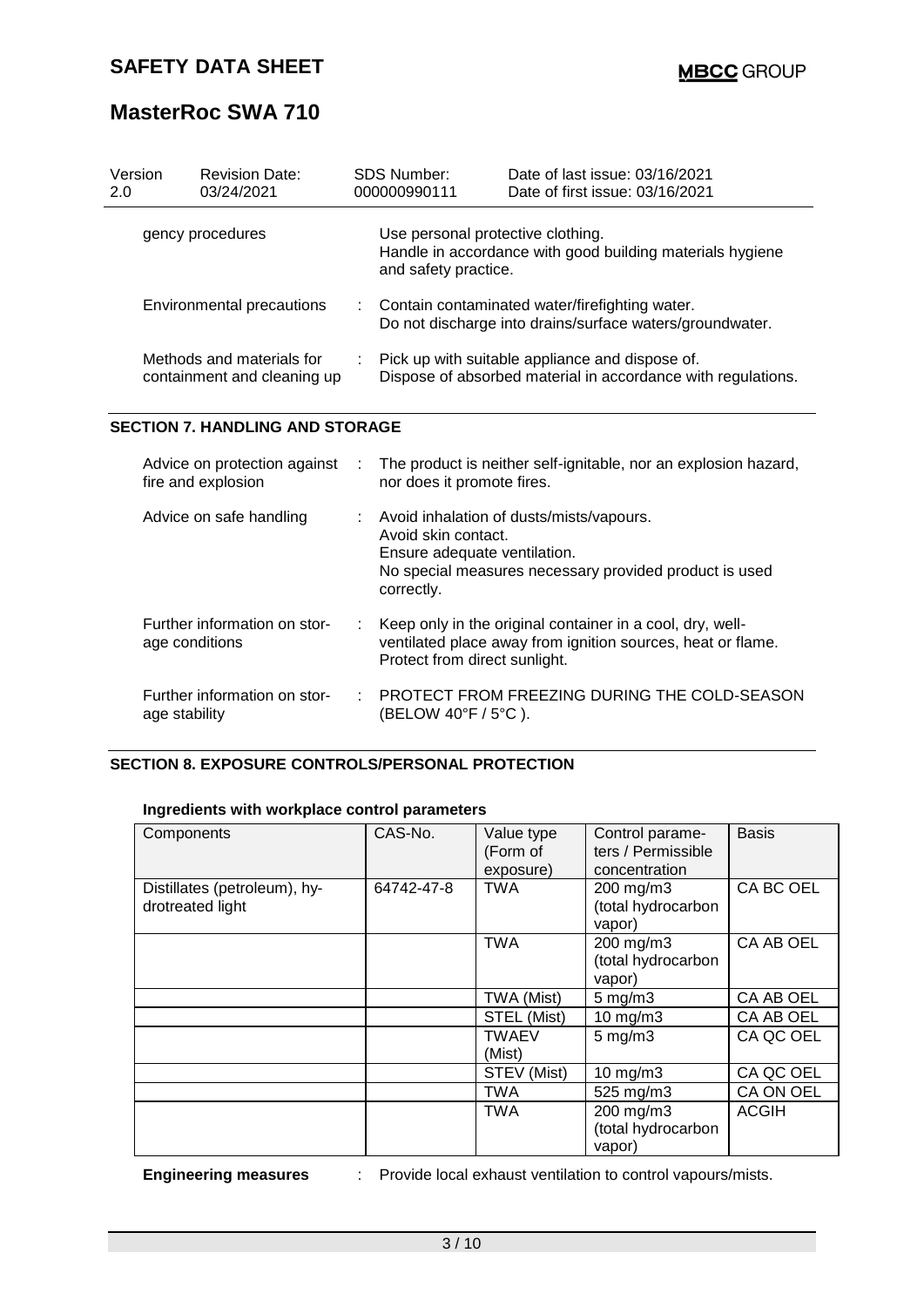# **MasterRoc SWA 710**

| Version<br>2.0         | <b>Revision Date:</b><br>03/24/2021 |  | SDS Number:<br>000000990111                                                                                                                                                                                                                                                               | Date of last issue: 03/16/2021<br>Date of first issue: 03/16/2021                                                                                                                                                                                                                                                |  |  |
|------------------------|-------------------------------------|--|-------------------------------------------------------------------------------------------------------------------------------------------------------------------------------------------------------------------------------------------------------------------------------------------|------------------------------------------------------------------------------------------------------------------------------------------------------------------------------------------------------------------------------------------------------------------------------------------------------------------|--|--|
|                        | Personal protective equipment       |  |                                                                                                                                                                                                                                                                                           |                                                                                                                                                                                                                                                                                                                  |  |  |
| Respiratory protection |                                     |  | Wear respiratory protection if ventilation is inadequate.<br>Wear a NIOSH-certified (or equivalent) respirator as neces-<br>sary.                                                                                                                                                         |                                                                                                                                                                                                                                                                                                                  |  |  |
|                        | Hand protection                     |  |                                                                                                                                                                                                                                                                                           |                                                                                                                                                                                                                                                                                                                  |  |  |
| Remarks                |                                     |  | Chemical resistant protective gloves Manufacturer's direc-<br>tions for use should be observed because of great diversity of<br>types.                                                                                                                                                    |                                                                                                                                                                                                                                                                                                                  |  |  |
|                        | Eye protection                      |  | Safety glasses with side-shields.                                                                                                                                                                                                                                                         |                                                                                                                                                                                                                                                                                                                  |  |  |
|                        | Skin and body protection            |  | Body protection must be chosen based on level of activity<br>and exposure.                                                                                                                                                                                                                |                                                                                                                                                                                                                                                                                                                  |  |  |
| Protective measures    |                                     |  | Do not inhale dust/fumes/aerosols.<br>Avoid contact with the skin, eyes and clothing.<br>Avoid exposure - obtain special instructions before use.<br>Handle in accordance with good building materials hygiene<br>and safety practice.<br>Wearing of closed work clothing is recommended. |                                                                                                                                                                                                                                                                                                                  |  |  |
|                        | Hygiene measures                    |  | the end of the shift.<br>care agents applied.                                                                                                                                                                                                                                             | When using, do not eat, drink or smoke.<br>Hands and/or face should be washed before breaks and at<br>At the end of the shift the skin should be cleaned and skin-<br>Gloves must be inspected regularly and prior to each use.<br>Replace if necessary (e.g. pinhole leaks).<br>When using do not eat or drink. |  |  |

#### **SECTION 9. PHYSICAL AND CHEMICAL PROPERTIES**

| Appearance            |     | : Emulsion, liquid                      |
|-----------------------|-----|-----------------------------------------|
| Color                 |     | : off-white                             |
| Odor                  | t.  | aliphatic                               |
| <b>Odor Threshold</b> | × 1 | not determined                          |
| рH                    |     | approx. $5 - 8$<br>Concentration: 5 g/l |
| Freezing point        | t.  | approx. 0 °C                            |
| Melting point         |     | No data available                       |
| Boiling point         | t.  | approx. 100 °C<br>(1013 hPa)            |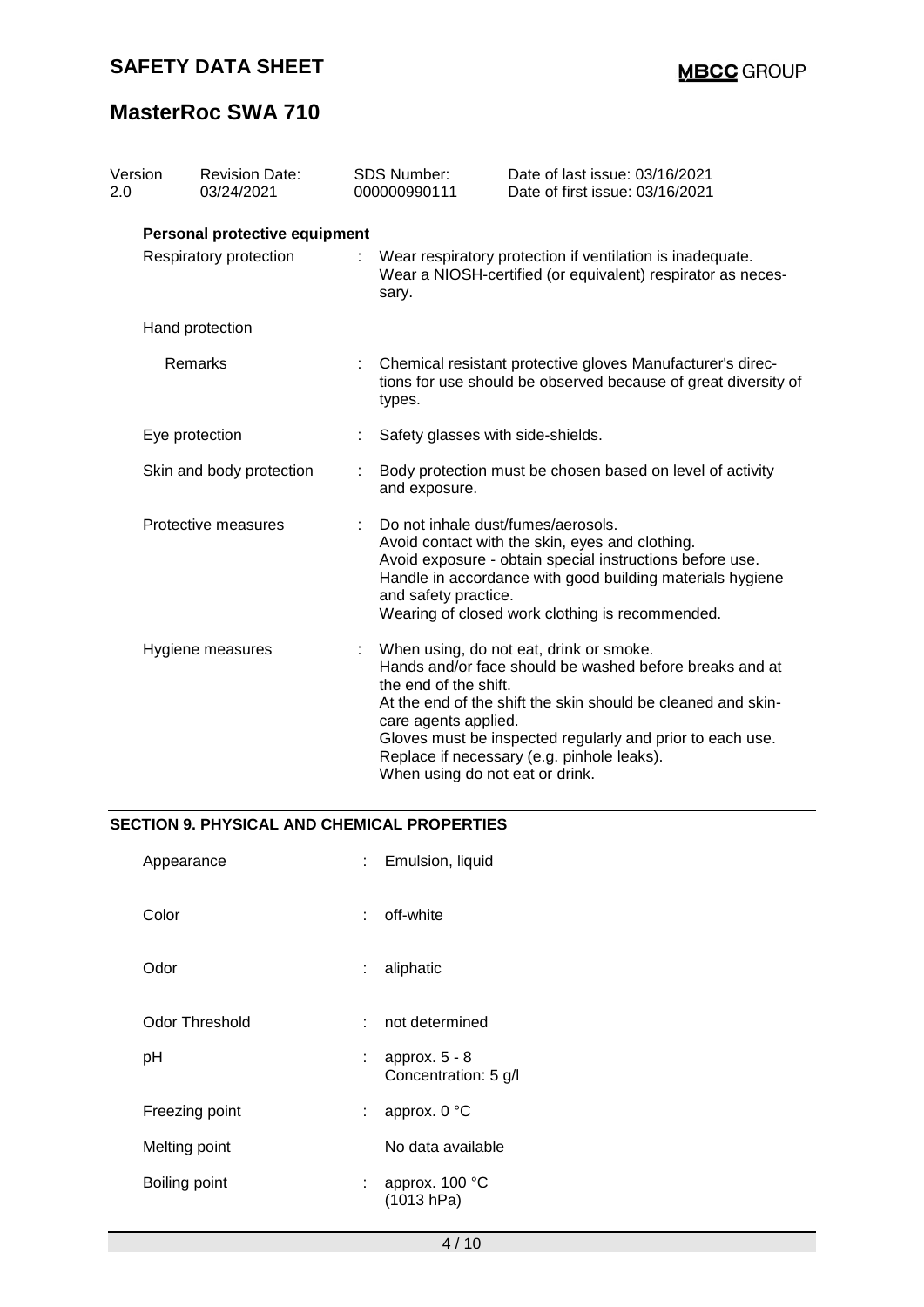# **MasterRoc SWA 710**

| 2.0 | Version                                                            | <b>Revision Date:</b><br>03/24/2021                 |   | <b>SDS Number:</b><br>000000990111 | Date of last issue: 03/16/2021<br>Date of first issue: 03/16/2021                                                               |  |
|-----|--------------------------------------------------------------------|-----------------------------------------------------|---|------------------------------------|---------------------------------------------------------------------------------------------------------------------------------|--|
|     |                                                                    |                                                     |   |                                    |                                                                                                                                 |  |
|     | Flash point                                                        |                                                     |   | >100 °C                            |                                                                                                                                 |  |
|     | Evaporation rate                                                   |                                                     |   | vapor pressure.                    | Value can be approximated from Henry's Law Constant or                                                                          |  |
|     |                                                                    | Flammability (liquids)                              |   | The product is not flammable.      |                                                                                                                                 |  |
|     |                                                                    | Self-ignition                                       |   | not self-igniting                  |                                                                                                                                 |  |
|     | Upper explosion limit / Upper<br>flammability limit                |                                                     | ÷ |                                    | For liquids not relevant for classification and labelling.                                                                      |  |
|     |                                                                    | Lower explosion limit / Lower<br>flammability limit | ÷ |                                    | For liquids not relevant for classification and labelling. The<br>lower explosion point may be 5 - 15 °C below the flash point. |  |
|     |                                                                    | Vapor pressure                                      |   | No data available                  |                                                                                                                                 |  |
|     |                                                                    | Relative vapor density                              |   | No data available                  |                                                                                                                                 |  |
|     | Relative density<br>Density<br>Solubility(ies)<br>Water solubility |                                                     |   | approx. 1.05 (20 °C)               |                                                                                                                                 |  |
|     |                                                                    |                                                     |   | approx. 1.05 g/cm3 (20 °C)         |                                                                                                                                 |  |
|     |                                                                    |                                                     |   | No data available                  |                                                                                                                                 |  |
|     |                                                                    | Solubility in other solvents                        | ÷ | No data available                  |                                                                                                                                 |  |
|     | octanol/water                                                      | Partition coefficient: n-                           | ÷ | not applicable for mixtures        |                                                                                                                                 |  |
|     |                                                                    | Autoignition temperature                            |   | $>200$ °C                          |                                                                                                                                 |  |
|     |                                                                    | Decomposition temperature                           |   | scribed/indicated.                 | : No decomposition if stored and handled as pre-                                                                                |  |
|     | Viscosity                                                          |                                                     |   |                                    |                                                                                                                                 |  |
|     |                                                                    | Viscosity, dynamic                                  |   | 750 mPa.s                          |                                                                                                                                 |  |
|     |                                                                    | Viscosity, kinematic                                |   | $>$ 20.5 mm2/s (40 °C)             |                                                                                                                                 |  |
|     |                                                                    | <b>Explosive properties</b>                         |   | Not explosive                      |                                                                                                                                 |  |
|     |                                                                    | Oxidizing properties                                |   | not fire-propagating               |                                                                                                                                 |  |
|     |                                                                    | Sublimation point                                   |   | No data available                  |                                                                                                                                 |  |

### **SECTION 10. STABILITY AND REACTIVITY**

Reactivity **Example 20** : No hazardous reactions if stored and handled as prescribed/indicated.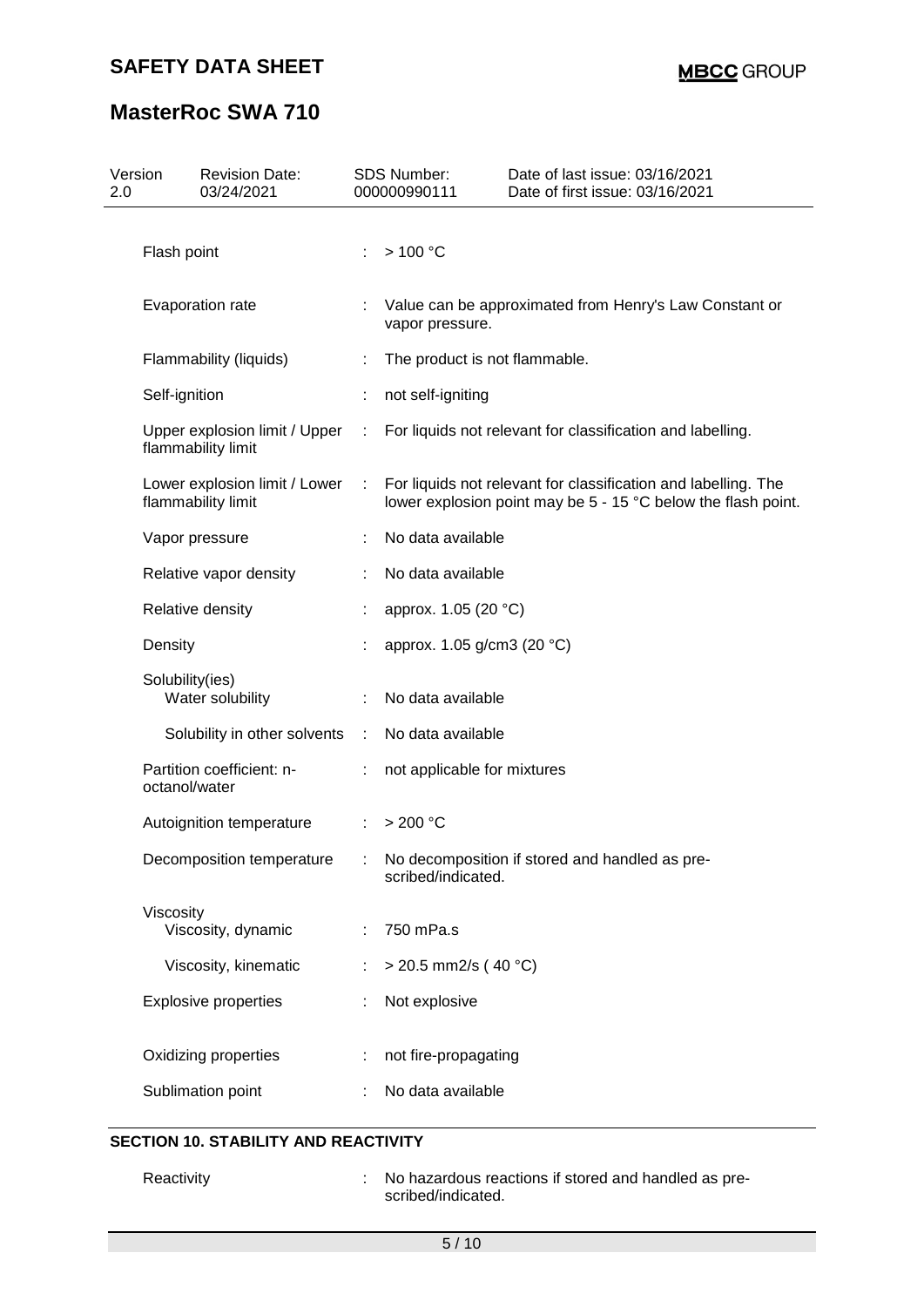# **MasterRoc SWA 710**

| Version<br>2.0 |                                         | <b>Revision Date:</b><br>03/24/2021 |            | <b>SDS Number:</b><br>000000990111                                        | Date of last issue: 03/16/2021<br>Date of first issue: 03/16/2021 |
|----------------|-----------------------------------------|-------------------------------------|------------|---------------------------------------------------------------------------|-------------------------------------------------------------------|
|                |                                         | Chemical stability                  |            | scribed/indicated.                                                        | The product is stable if stored and handled as pre-               |
|                | Possibility of hazardous reac-<br>tions |                                     | $\sim$ 100 | The product is stable if stored and handled as pre-<br>scribed/indicated. |                                                                   |
|                | Conditions to avoid                     |                                     |            | : Avoid extreme heat.<br>Avoid freezing.                                  |                                                                   |
|                |                                         | Incompatible materials              | ÷.         | Oxidizing agents                                                          |                                                                   |
|                | products                                | Hazardous decomposition             | ÷          | Nitrogen oxides (NOx)<br>Carbon oxides                                    |                                                                   |

#### **SECTION 11. TOXICOLOGICAL INFORMATION**

#### **Acute toxicity**

Not classified based on available information.

#### **Skin corrosion/irritation**

Not classified based on available information.

#### **Serious eye damage/eye irritation**

Not classified based on available information.

### **Respiratory or skin sensitization**

#### **Skin sensitization**

Not classified based on available information.

#### **Respiratory sensitization**

Not classified based on available information.

#### **Germ cell mutagenicity**

Not classified based on available information.

#### **Carcinogenicity**

Not classified based on available information.

#### **Reproductive toxicity**

Not classified based on available information.

#### **STOT-single exposure**

Not classified based on available information.

#### **STOT-repeated exposure**

Not classified based on available information.

#### **Aspiration toxicity**

Not classified based on available information.

#### **Further information**

#### **Product:**

Remarks : Health injuries are not known or expected under normal use.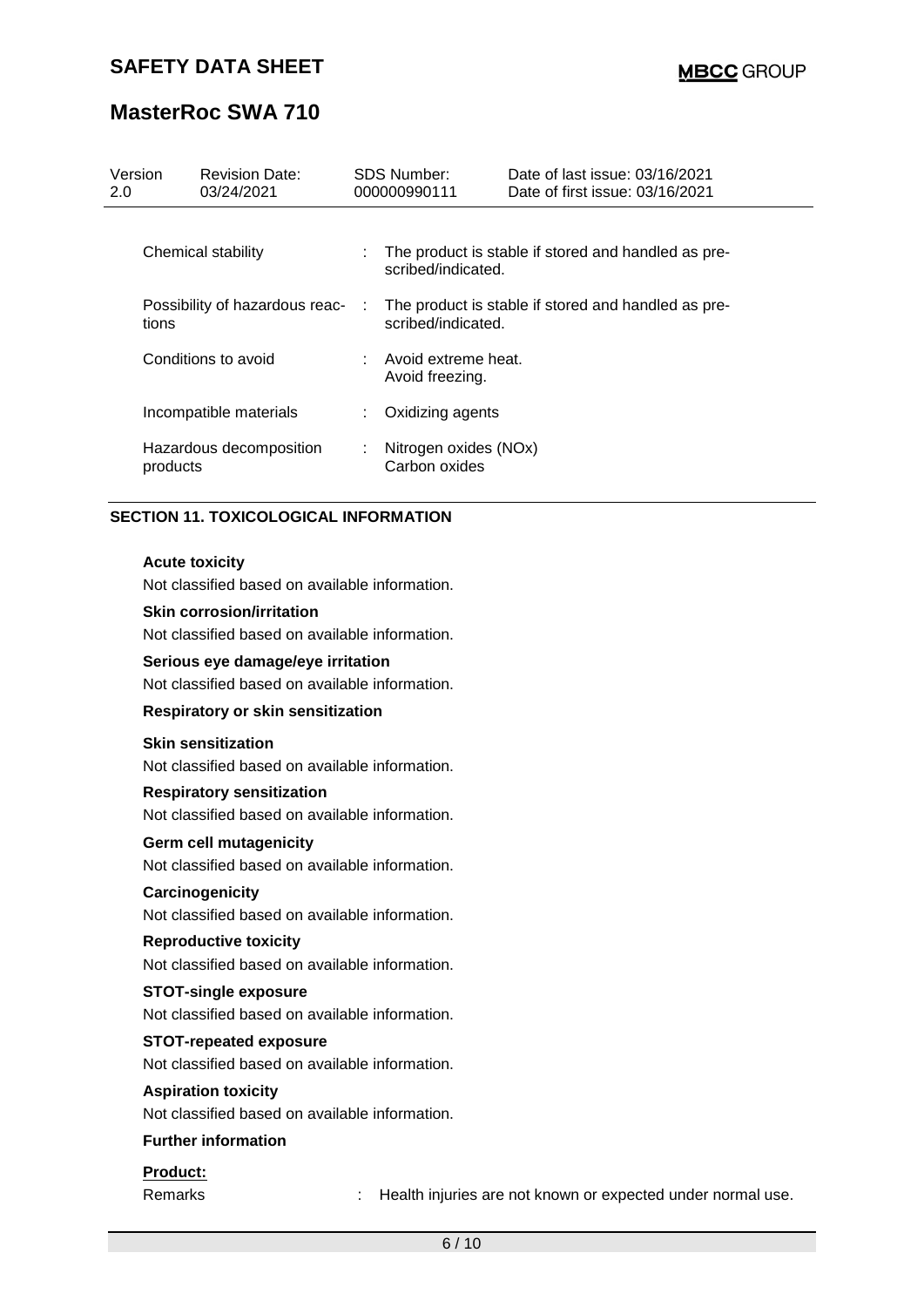# **MasterRoc SWA 710**

| Version<br>2.0                            | <b>Revision Date:</b><br>03/24/2021 |   | <b>SDS Number:</b><br>000000990111 | Date of last issue: 03/16/2021<br>Date of first issue: 03/16/2021                                                                                                                               |  |  |  |
|-------------------------------------------|-------------------------------------|---|------------------------------------|-------------------------------------------------------------------------------------------------------------------------------------------------------------------------------------------------|--|--|--|
|                                           |                                     |   | components.                        | The product has not been tested. The statements on toxicolo-<br>gy have been derived from the properties of the individual                                                                      |  |  |  |
| <b>SECTION 12. ECOLOGICAL INFORMATION</b> |                                     |   |                                    |                                                                                                                                                                                                 |  |  |  |
|                                           | <b>Ecotoxicity</b>                  |   |                                    |                                                                                                                                                                                                 |  |  |  |
| <b>Product:</b>                           |                                     |   |                                    |                                                                                                                                                                                                 |  |  |  |
|                                           | <b>Ecotoxicology Assessment</b>     |   |                                    |                                                                                                                                                                                                 |  |  |  |
|                                           | Acute aquatic toxicity              | ÷ |                                    | This product has no known ecotoxicological effects.                                                                                                                                             |  |  |  |
|                                           | Chronic aquatic toxicity            | ÷ |                                    | This product has no known ecotoxicological effects.                                                                                                                                             |  |  |  |
| <b>Persistence and degradability</b>      |                                     |   |                                    |                                                                                                                                                                                                 |  |  |  |
| <b>Product:</b>                           |                                     |   |                                    |                                                                                                                                                                                                 |  |  |  |
|                                           | Biodegradability                    |   |                                    | Remarks: Taking into consideration the properties of several<br>ingredients, the product is estimated not to be readily biode-<br>gradable according to OECD classification.                    |  |  |  |
|                                           | <b>Bioaccumulative potential</b>    |   |                                    |                                                                                                                                                                                                 |  |  |  |
| <b>Product:</b>                           |                                     |   |                                    |                                                                                                                                                                                                 |  |  |  |
|                                           | <b>Bioaccumulation</b>              |   | Remarks: No data available.        | Discharge into the environment must be avoided.                                                                                                                                                 |  |  |  |
|                                           | <b>Mobility in soil</b>             |   |                                    |                                                                                                                                                                                                 |  |  |  |
|                                           | No data available                   |   |                                    |                                                                                                                                                                                                 |  |  |  |
|                                           | <b>Other adverse effects</b>        |   |                                    |                                                                                                                                                                                                 |  |  |  |
| Product:<br>mation                        | Additional ecological infor-        |   | components.                        | Do not discharge product into the environment without control.<br>The product has not been tested. The statements on ecotoxi-<br>cology have been derived from the properties of the individual |  |  |  |

#### **SECTION 13. DISPOSAL CONSIDERATIONS**

| <b>Disposal methods</b> |                                                                                                                                                                                                                               |
|-------------------------|-------------------------------------------------------------------------------------------------------------------------------------------------------------------------------------------------------------------------------|
| Waste from residues     | Dispose of in accordance with national, state and local regula-<br>tions.<br>Do not discharge into drains/surface waters/groundwater.<br>Do not contaminate ponds, waterways or ditches with chemi-<br>cal or used container. |
| Contaminated packaging  | Dispose of in a licensed facility.<br>Recommend crushing, puncturing or other means to prevent<br>unauthorized use of used containers.                                                                                        |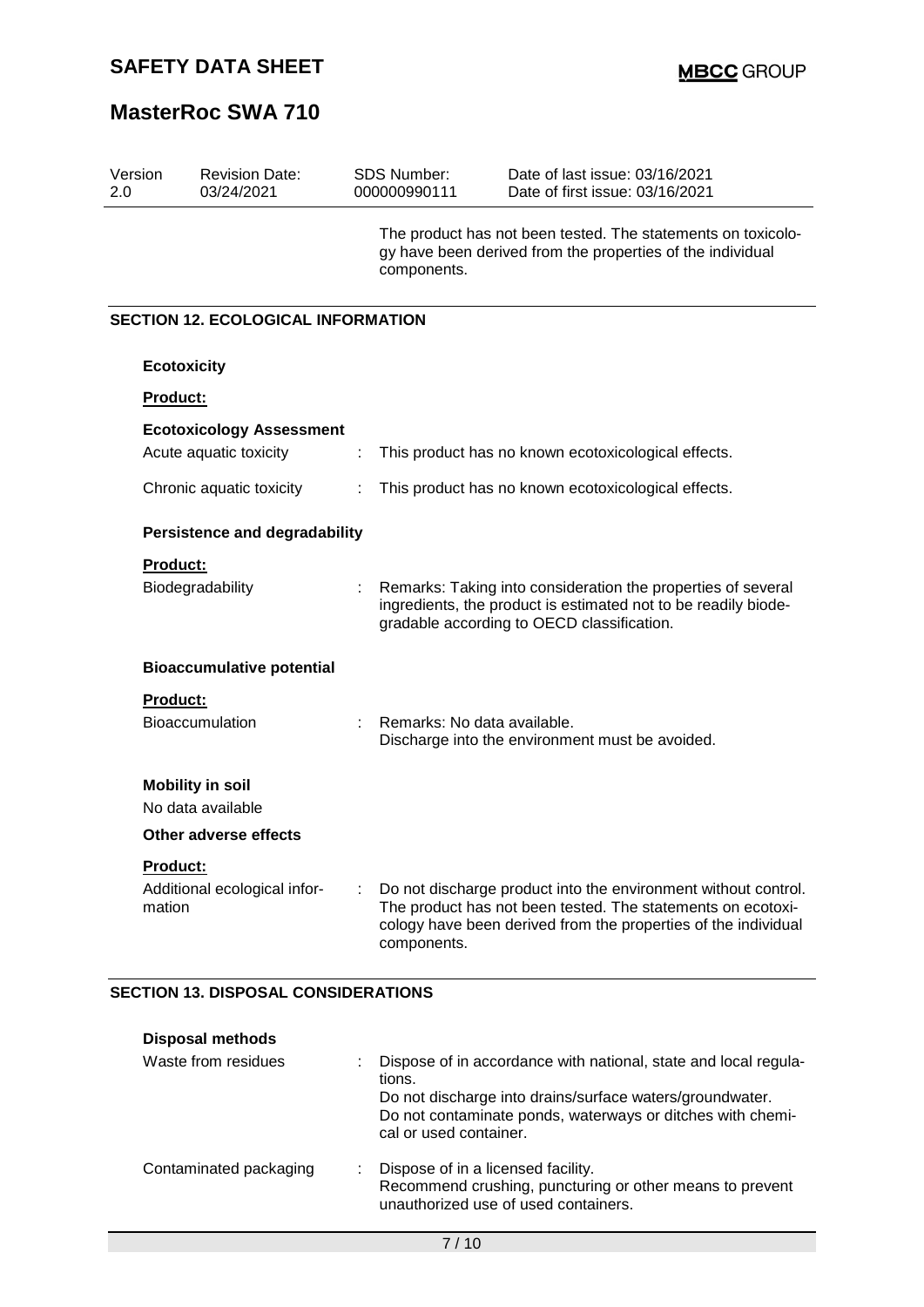# **MasterRoc SWA 710**

| Version | <b>Revision Date:</b> | SDS Number:  | Date of last issue: 03/16/2021  |
|---------|-----------------------|--------------|---------------------------------|
| 2.0     | 03/24/2021            | 000000990111 | Date of first issue: 03/16/2021 |
|         |                       |              |                                 |

#### **SECTION 14. TRANSPORT INFORMATION**

#### **International Regulations**

#### **UNRTDG**

Not regulated as a dangerous good

#### **IATA-DGR**

Not regulated as a dangerous good

#### **IMDG-Code**

Not regulated as a dangerous good

### **Transport in bulk according to Annex II of MARPOL 73/78 and the IBC Code**

Not applicable for product as supplied.

#### **Domestic regulation**

**TDG**

Not regulated as a dangerous good

#### **SECTION 15. REGULATORY INFORMATION**

| The ingredients of this product are reported in the following inventories: |  |                                                          |  |  |
|----------------------------------------------------------------------------|--|----------------------------------------------------------|--|--|
| <b>TSCA</b>                                                                |  | : All substances listed as active on the TSCA inventory  |  |  |
| DSL                                                                        |  | : All components of this product are on the Canadian DSL |  |  |

#### **SECTION 16. OTHER INFORMATION**

| <b>Full text of other abbreviations</b> |                                                                                                                                                   |
|-----------------------------------------|---------------------------------------------------------------------------------------------------------------------------------------------------|
| ACGIH                                   | USA. ACGIH Threshold Limit Values (TLV)                                                                                                           |
| CA AB OEL                               | Canada. Alberta, Occupational Health and Safety Code (table<br>$2:$ OEL)                                                                          |
| CA BC OEL                               | Canada, British Columbia OEL                                                                                                                      |
| CA ON OEL                               | Ontario Table of Occupational Exposure Limits made under<br>the Occupational Health and Safety Act.                                               |
| CA QC OEL                               | Québec. Regulation respecting occupational health and safe-<br>ty, Schedule 1, Part 1: Permissible exposure values for air-<br>borne contaminants |
| ACGIH / TWA                             | $\therefore$ 8-hour, time-weighted average                                                                                                        |
| CA AB OEL / TWA                         | 8-hour Occupational exposure limit                                                                                                                |
| CA AB OEL / STEL                        | 15-minute occupational exposure limit                                                                                                             |
| CA BC OEL / TWA                         | 8-hour time weighted average                                                                                                                      |
| CA ON OEL / TWA                         | Time-Weighted Average Limit (TWA)                                                                                                                 |
| CA QC OEL / TWAEV                       | Time-weighted average exposure value                                                                                                              |
| CA QC OEL / STEV                        | Short-term exposure value                                                                                                                         |

AICS - Australian Inventory of Chemical Substances; ANTT - National Agency for Transport by Land of Brazil; ASTM - American Society for the Testing of Materials; bw - Body weight; CMR -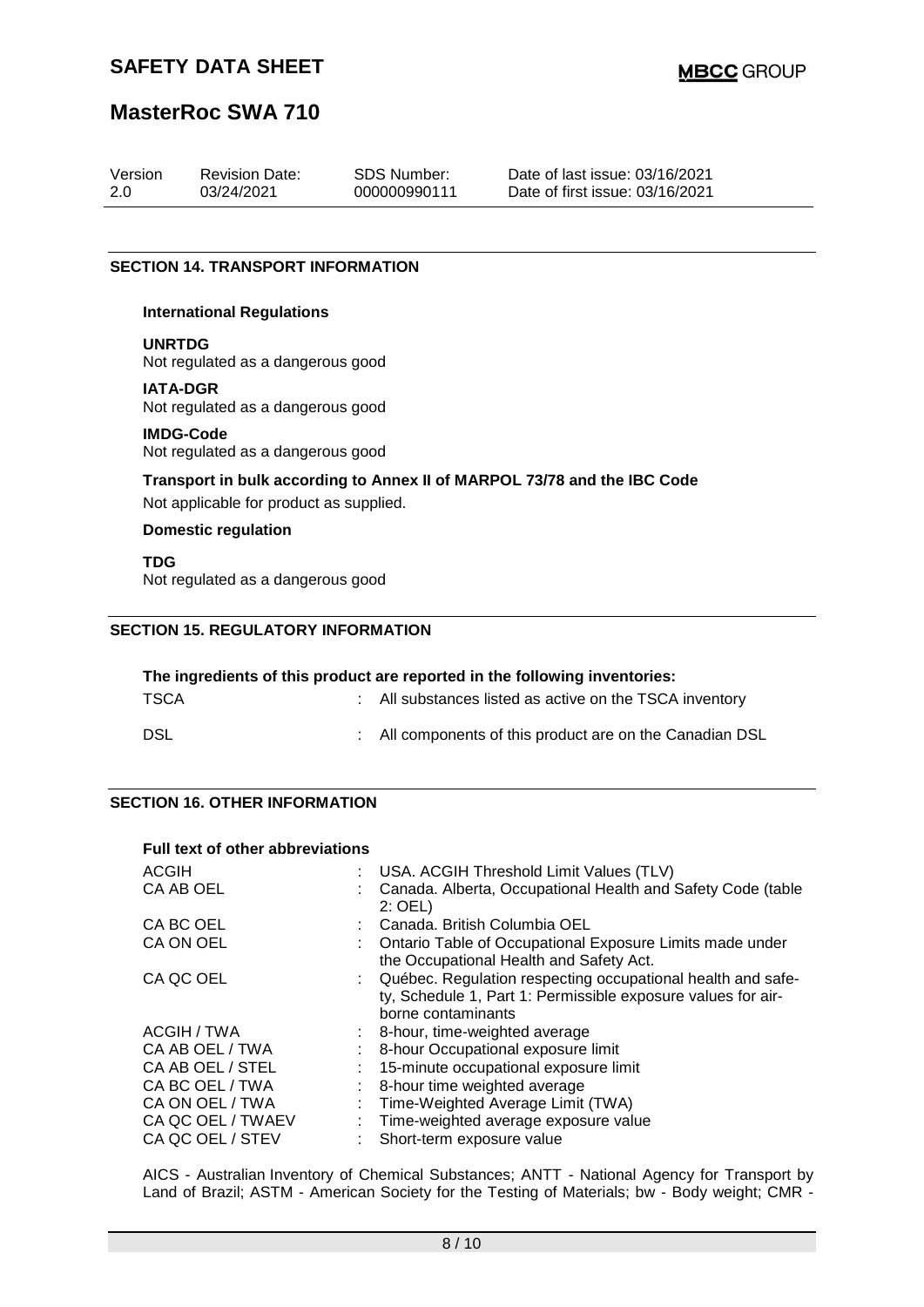# **MasterRoc SWA 710**

| Version | <b>Revision Date:</b> | SDS Number:  | Date of last issue: 03/16/2021  |
|---------|-----------------------|--------------|---------------------------------|
| 2.0     | 03/24/2021            | 000000990111 | Date of first issue: 03/16/2021 |

Carcinogen, Mutagen or Reproductive Toxicant; DIN - Standard of the German Institute for Standardisation; DSL - Domestic Substances List (Canada); ECx - Concentration associated with x% response; ELx - Loading rate associated with x% response; EmS - Emergency Schedule; ENCS - Existing and New Chemical Substances (Japan); ErCx - Concentration associated with x% growth rate response; ERG - Emergency Response Guide; GHS - Globally Harmonized System; GLP - Good Laboratory Practice; IARC - International Agency for Research on Cancer; IATA - International Air Transport Association; IBC - International Code for the Construction and Equipment of Ships carrying Dangerous Chemicals in Bulk; IC50 - Half maximal inhibitory concentration; ICAO - International Civil Aviation Organization; IECSC - Inventory of Existing Chemical Substances in China; IMDG - International Maritime Dangerous Goods; IMO - International Maritime Organization; ISHL - Industrial Safety and Health Law (Japan); ISO - International Organisation for Standardization; KECI - Korea Existing Chemicals Inventory; LC50 - Lethal Concentration to 50 % of a test population; LD50 - Lethal Dose to 50% of a test population (Median Lethal Dose); MARPOL - International Convention for the Prevention of Pollution from Ships; n.o.s. - Not Otherwise Specified; Nch - Chilean Norm; NO(A)EC - No Observed (Adverse) Effect Concentration; NO(A)EL - No Observed (Adverse) Effect Level; NOELR - No Observable Effect Loading Rate; NOM - Official Mexican Norm; NTP - National Toxicology Program; NZIoC - New Zealand Inventory of Chemicals; OECD - Organization for Economic Co-operation and Development; OPPTS - Office of Chemical Safety and Pollution Prevention; PBT - Persistent, Bioaccumulative and Toxic substance; PICCS - Philippines Inventory of Chemicals and Chemical Substances; (Q)SAR - (Quantitative) Structure Activity Relationship; REACH - Regulation (EC) No 1907/2006 of the European Parliament and of the Council concerning the Registration, Evaluation, Authorisation and Restriction of Chemicals; SADT - Self-Accelerating Decomposition Temperature; SDS - Safety Data Sheet; TCSI - Taiwan Chemical Substance Inventory; TDG - Transportation of Dangerous Goods; TSCA - Toxic Substances Control Act (United States); UN - United Nations; UNRTDG - United Nations Recommendations on the Transport of Dangerous Goods; vPvB - Very Persistent and Very Bioaccumulative; WHMIS - Workplace Hazardous Materials Information System

Revision Date : 03/24/2021

We support worldwide Responsible Care® initiatives. We value the health and safety of our employees, customers, suppliers and neighbors, and the protection of the environment. Our commitment to Responsible Care is integral to conducting our business and operating our facilities in a safe and environmentally responsible fashion, supporting our customers and suppliers in ensuring the safe and environmentally sound handling of our products, and minimizing the impact of our operations on society and the environment during production, storage, transport, use and disposal of our products.

IMPORTANT: WHILE THE DESCRIPTIONS, DESIGNS, DATA AND INFORMATION CONTAINED HEREIN ARE PRESENTED IN GOOD FAITH AND BELIEVED TO BE ACCURATE , IT IS PROVIDED FOR YOUR GUIDANCE ONLY. BECAUSE MANY FACTORS MAY AFFECT PROCESSING OR APPLICATION/USE, WE RECOMMEND THAT YOU MAKE TESTS TO DETERMINE THE SUITABILITY OF A PRODUCT FOR YOUR PARTICULAR PURPOSE PRIOR TO USE. NO WARRANTIES OF ANY KIND, EITHER EXPRESSED OR IMPLIED, INCLUDING WARRANTIES OF MERCHANTABILITY OR FITNESS FOR A PARTICULAR PURPOSE, ARE MADE REGARDING PRODUCTS DESCRIBED OR DESIGNS, DATA OR INFORMATION SET FORTH, OR THAT THE PRODUCTS, DESIGNS, DATA OR INFORMATION MAY BE USED WITHOUT INFRINGING THE INTELLECTUAL PROPERTY RIGHTS OF OTHERS. IN NO CASE SHALL THE DESCRIPTIONS, INFORMATION, DATA OR DESIGNS PROVIDED BE CONSIDERED A PART OF OUR TERMS AND CONDITIONS OF SALE. FURTHER, YOU EXPRESSLY UNDERSTAND AND AGREE THAT THE DESCRIPTIONS, DESIGNS, DATA, AND